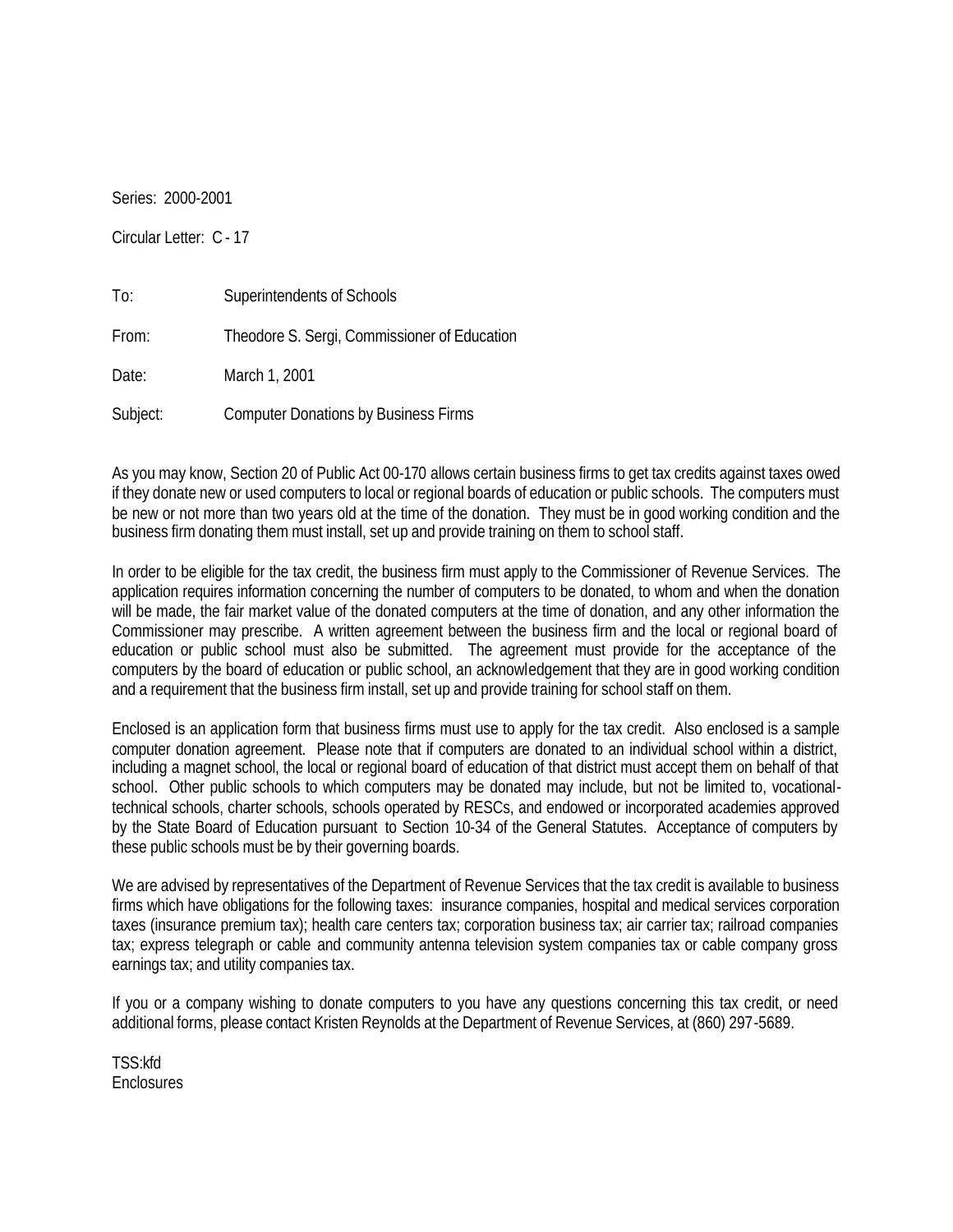# SAMPLE

(place on letterhead)

#### **COMPUTER DONATION AGREEMENT**

| Pursuant to P.A. 00-170,                                                                                                        |                           |  |  |  |
|---------------------------------------------------------------------------------------------------------------------------------|---------------------------|--|--|--|
|                                                                                                                                 | hereby agrees to donate   |  |  |  |
| Name of business firm                                                                                                           |                           |  |  |  |
| and                                                                                                                             |                           |  |  |  |
|                                                                                                                                 | hereby agrees to accept:  |  |  |  |
| Name of local, regional or state board of education/board of trustees                                                           |                           |  |  |  |
| new computers (provide description)                                                                                             |                           |  |  |  |
| used computers (provide description)<br>(must be not more than two years old at time of donation to be eligible for tax credit) |                           |  |  |  |
| to be installed at<br>Name of recipient public school                                                                           |                           |  |  |  |
| Further,                                                                                                                        |                           |  |  |  |
| Name of business firm                                                                                                           | hereby agrees to install, |  |  |  |
| set up and provide training to the school staff on such computers on or before                                                  |                           |  |  |  |
| Details (Optional):                                                                                                             | Date                      |  |  |  |
|                                                                                                                                 |                           |  |  |  |
| The authorized signatures below indicate acceptance of this agreement by the business firm and applicable local or              |                           |  |  |  |
| regional board of education or governing body of other public schools and acknowledgement by both parties that said             |                           |  |  |  |
| computers are in good working condition.                                                                                        |                           |  |  |  |
|                                                                                                                                 |                           |  |  |  |

Signature of Authorized Business Representative Date

Signature of Authorized Educational Agency Representative Name and Title of Authorized Representative Date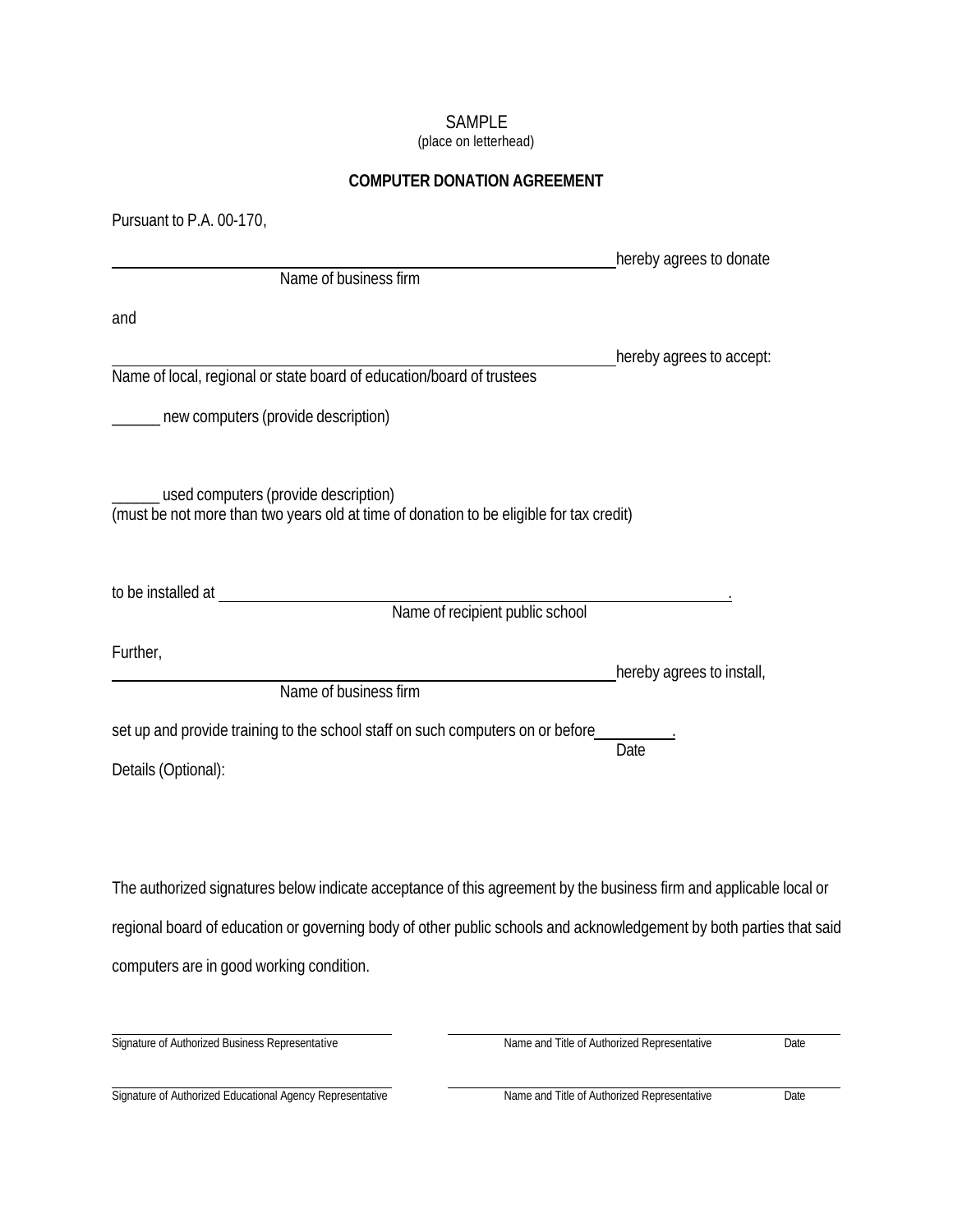(New 12/00)

## FORM CT-CDC

### Computer Donation Credit Application

#### **Purpose**

Complete **Form CT-CDC**, Computer Donation Credit Application, to apply for the Computer Donation Credit available under 2000 Conn. Pub. Acts 170, §20. A business tax credit is available to be applied against any tax due under the provisions of Chapter 207, 208, 209, 210, 211, or 212 of the Connecticut General Statutes, for the donation of new or used computers, not more than two years old at the time of donation, to a local or regional board of education or a public school. The amount of the credit shall not exceed 50% (.50) of the fair market value of the new or used computers at the time of donation. The amount of the credit granted to any business firm cannot exceed \$75,000 annually. A completed **Form CT-CDC** must be submitted to the Department of Revenue Services (DRS), 25 Sigourney Street, Hartford CT 06106, Attention: Research Unit. A faxed **Form CT-CDC** will **not** be accepted.

To qualify for the credit, the following must be attached to this form:

- Documentation of the fair market value of the donated equipment;
- A copy of the written agreement between the business firm and the board of education or public school accepting the computers, acknowledging that the computers are in good working condition, and requiring the business firm to install, set up, and provide training to the school staff on such equipment; and
- • A detailed schedule that includes **all** of the following information: the date of the donation; the age of all equipment donated; the quantity of equipment donated; and the original cost of the equipment donated.

The total amount of tax credit allowed to all business firms is limited to \$1 million in any one fiscal year. DRS will provide written approval or disapproval of the credit within 30 days of receipt of this application. A copy of the approval letter must be attached to the business firm's tax return in order to claim the credit.

For further information, see **Special Notice 2000(15),** Corporation Business Tax Credits 1999 - 2000 Update, or contact DRS Taxpayer Services Division at 1-800-382-9463 (toll-free within Connecticut) or 860-297-5962 (from anywhere).

| Part I<br><b>Business Firm Information</b>           |                                                           |  |  |  |
|------------------------------------------------------|-----------------------------------------------------------|--|--|--|
| Name of Business Firm                                | Telephone Number                                          |  |  |  |
|                                                      |                                                           |  |  |  |
| Address                                              |                                                           |  |  |  |
| Federal Employer ID Number                           | <b>Connecticut Tax Registration Number</b>                |  |  |  |
|                                                      |                                                           |  |  |  |
| Name and Title of Contact Person                     |                                                           |  |  |  |
| Signature of Authorized Business Firm Representative | Name and Title of Authorized Business Firm Representative |  |  |  |
| Part II<br><b>Recipient Information</b>              |                                                           |  |  |  |
| Name of Board of Education or Public School          | Telephone Number                                          |  |  |  |
|                                                      |                                                           |  |  |  |
| Address                                              |                                                           |  |  |  |
|                                                      |                                                           |  |  |  |
|                                                      |                                                           |  |  |  |
| Name and Title of Contact Person                     |                                                           |  |  |  |
|                                                      |                                                           |  |  |  |
|                                                      |                                                           |  |  |  |
|                                                      |                                                           |  |  |  |